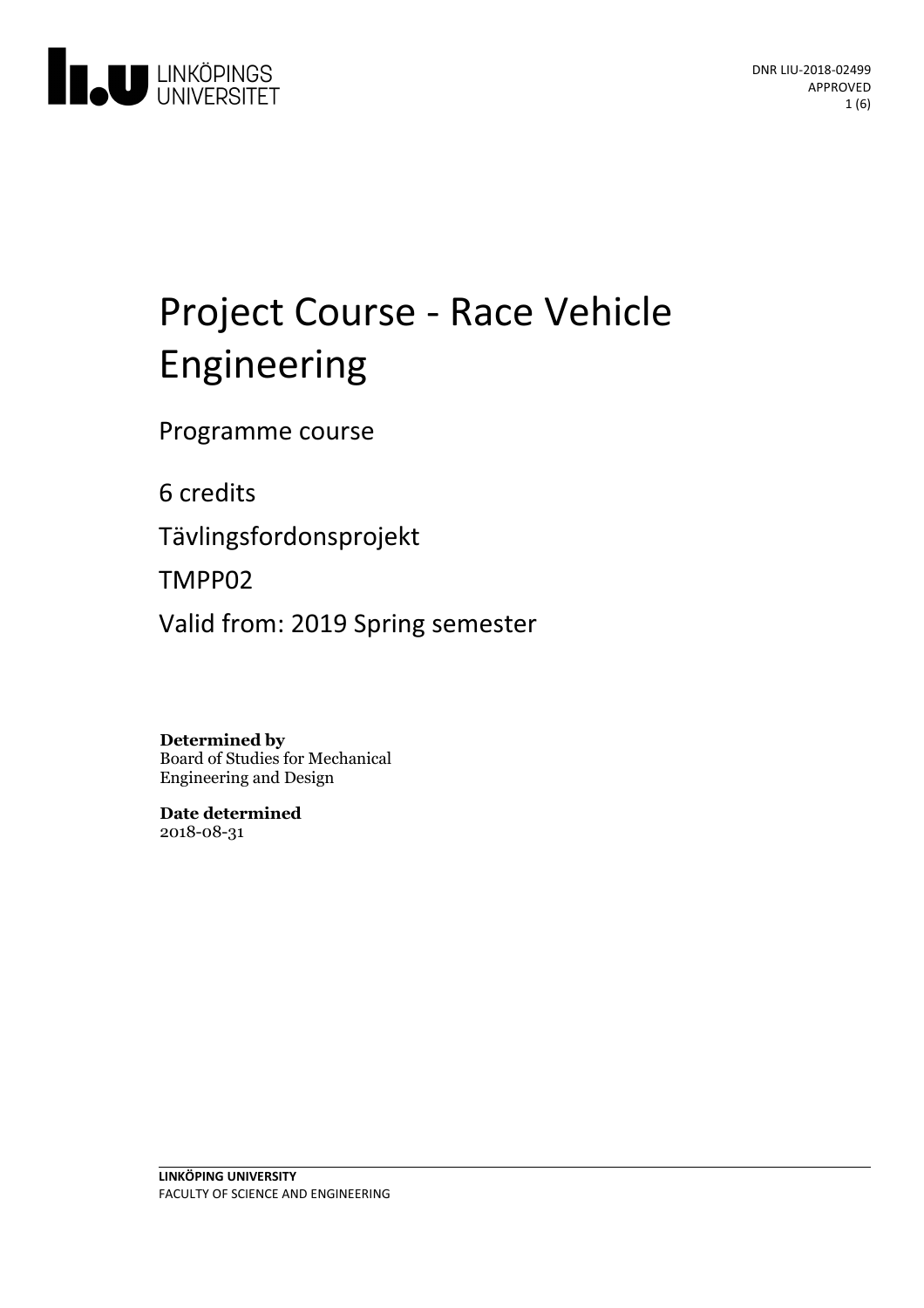# Main field of study

Mechanical Engineering

### Course level

First cycle

# Advancement level

 $G_1X$ 

# Course offered for

- Master's Programme in Mechanical Engineering
- Design and Product Development, M Sc in Engineering
- Mechanical Engineering, M Sc in Engineering
- Design and Product Development

# Specific information

The course is not available for exchange students.

# Examination

PRA1 Project Work 6 credits U, G

# Grades

Two grade scale, older version, U, G

### Department

Institutionen för ekonomisk och industriell utveckling

# Director of Studies or equivalent

Mikael Axin

# Examiner

Hampus Gavel

# Education components

Preliminary scheduled hours: 48 h Recommended self-study hours: 112 h

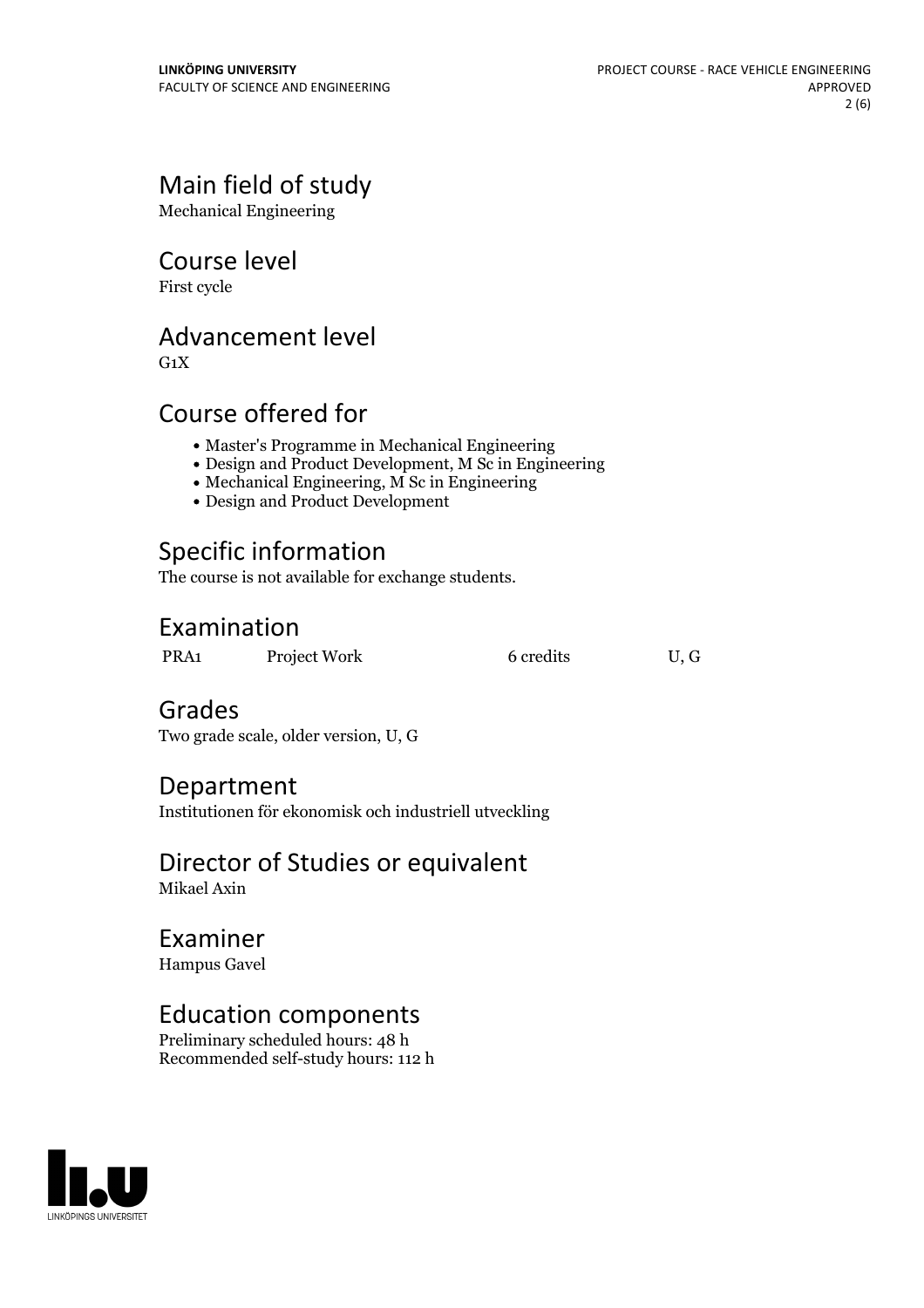# **Common rules**

### **Course syllabus**

A syllabus has been established for each course. The syllabus specifies the aim and contents of the course, and the prior knowledge that a student must have in order to be able to benefit from the course.

### **Timetabling**

Courses are timetabled after a decision has been made for this course concerning its assignment to a timetable module. A central timetable is not drawn up for courses with fewer than five participants. Most project courses do not have a central timetable.

### **Interrupting a course**

The vice-chancellor's decision concerning regulations for registration, deregistration and reporting results (Dnr LiU-2015-01241) states that interruptions in study are to be recorded in Ladok. Thus, all students who do not participate in a course for which they have registered must record the interruption, such that the registration on the course can be removed. Deregistration from <sup>a</sup> course is carried outusing <sup>a</sup> web-based form: www.lith.liu.se/for-studenter/kurskomplettering?l=sv.

### **Cancelled courses**

Courses with few participants (fewer than 10) may be cancelled or organised in a manner that differs from that stated in the course syllabus. The board of studies is to deliberate and decide whether a course is to be cancelled orchanged from the course syllabus.

### **Regulations relatingto examinations and examiners**

Details are given in a decision in the university's rule book: http://styrdokument.liu.se/Regelsamling/VisaBeslut/622678.

### **Forms of examination**

#### **Examination**

Written and oral examinations are held at least three times a year: once immediately after the end of the course, once in August, and once (usually) in one of the re-examination periods. Examinations held at other times are to follow a decision of the board of studies.

Principles for examination scheduling for courses that follow the study periods:

courses given in VT1 are examined for the first time in March, with re-

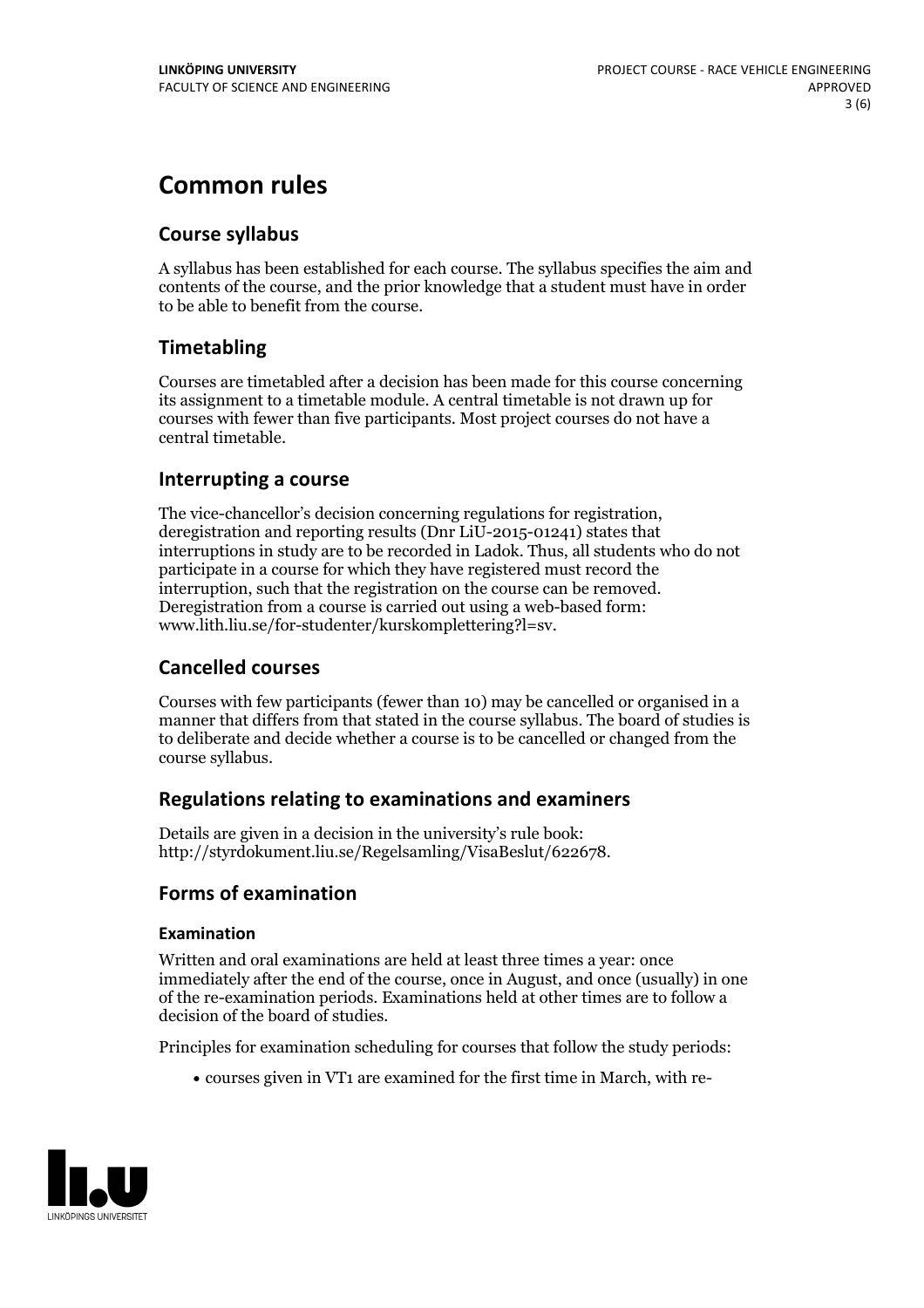examination in June and August

- courses given in VT2 are examined for the first time in May, with re-examination in August and October
- courses given in HT1 are examined for the first time in October, with re-examination in January and August
- courses given in HT2 are examined for the first time in January, with re-examination at Easter and in August.

The examination schedule is based on the structure of timetable modules, but there may be deviations from this, mainly in the case of courses that are studied and examined for several programmes and in lower grades (i.e. 1 and 2).

- Examinations for courses that the board of studies has decided are to be held in alternate years are held only three times during the year in which
- the course is given.<br>• Examinations for courses that are cancelled or rescheduled such that they are not given in one or several years are held three times during the year that immediately follows the course, with examination scheduling that corresponds to the scheduling that was in force before the course was cancelled or rescheduled.<br>• If teaching is no longer given for a course, three examination occurrences
- are held during the immediately subsequent year, while examinations are at the same time held for any replacement course that is given, or alternatively in association with other re-examination opportunities. Furthermore, an examination is held on one further occasion during the next subsequent year, unless the board of studies determines otherwise.<br>• If a course is given during several periods of the year (for programmes, or
- on different occasions for different programmes) the board orboards of studies determine together the scheduling and frequency of re-examination occasions.

#### **Registration for examination**

In order to take an examination, a student must register in advance at the Student Portal during the registration period, which opens 30 days before the date of the examination and closes 10 days before it. Candidates are informed of the location of the examination by email, four days in advance. Students who have not registered for an examination run the risk of being refused admittance to the examination, if space is not available.

Symbols used in the examination registration system:

- \*\* denotes that the examination is being given for the penultimate time.
- \* denotes that the examination is being given for the last time.

#### **Code of conduct for students during examinations**

Details are given in a decision in the university's rule book: http://styrdokument.liu.se/Regelsamling/VisaBeslut/622682.

#### **Retakes for higher grade**

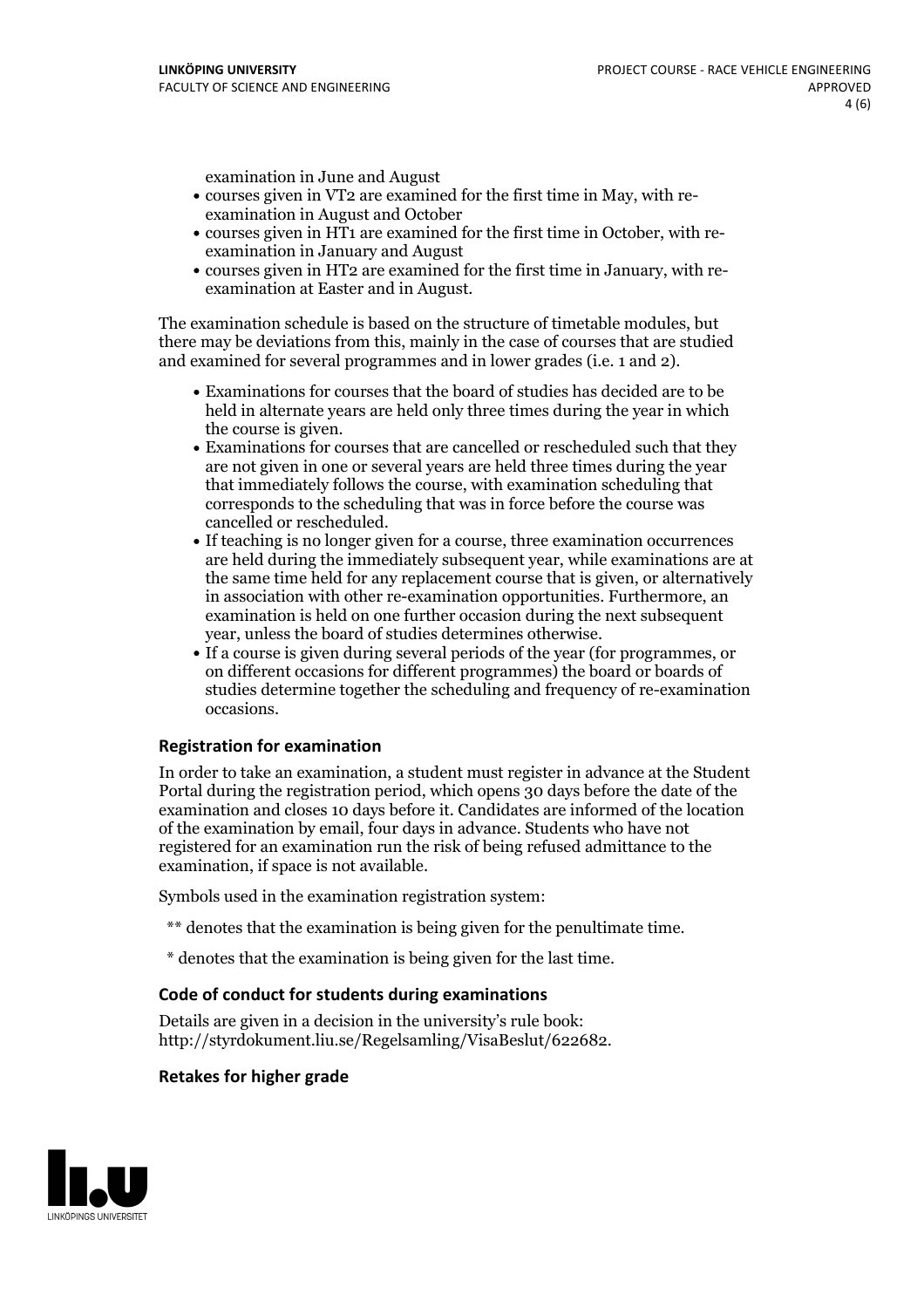Students at the Institute of Technology at LiU have the right to retake written examinations and computer-based examinations in an attempt to achieve a higher grade. This is valid for all examination components with code "TEN" and "DAT". The same right may not be exercised for other examination components, unless otherwise specified in the course syllabus.

### **Retakes of other forms of examination**

Regulations concerning retakes of other forms of examination than written examinations and computer-based examinations are given in the LiU regulations for examinations and examiners, http://styrdokument.liu.se/Regelsamling/VisaBeslut/622678.

#### **Plagiarism**

For examinations that involve the writing of reports, in cases in which it can be assumed that the student has had access to other sources (such as during project work, writing essays, etc.), the material submitted must be prepared in accordance with principles for acceptable practice when referring to sources (references or quotations for which the source is specified) when the text, images, ideas, data, etc. of other people are used. It is also to be made clear whether the author has reused his or her own text, images, ideas, data, etc. from previous examinations.

A failure to specify such sources may be regarded as attempted deception during examination.

#### **Attempts to cheat**

In the event of <sup>a</sup> suspected attempt by <sup>a</sup> student to cheat during an examination, or when study performance is to be assessed as specified in Chapter <sup>10</sup> of the Higher Education Ordinance, the examiner is to report this to the disciplinary board of the university. Possible consequences for the student are suspension from study and a formal warning. More information is available at https://www.student.liu.se/studenttjanster/lagar-regler-rattigheter?l=sv.

#### **Grades**

The grades that are preferably to be used are Fail (U), Pass (3), Pass not without distinction  $(4)$  and Pass with distinction  $(5)$ . Courses under the auspices of the faculty board of the Faculty of Science and Engineering (Institute of Technology) are to be given special attention in this regard.

- 1. Grades U, 3, 4, 5 are to be awarded for courses that have written
- examinations. 2. Grades Fail (U) and Pass (G) may be awarded for courses with <sup>a</sup> large degree of practical components such as laboratory work, project work and group work.

#### **Examination components**

- 
- 1. Grades U, 3, 4, <sup>5</sup> are to be awarded for written examinations (TEN). 2. Grades Fail (U) and Pass (G) are to be used for undergraduate projects and other independent work.